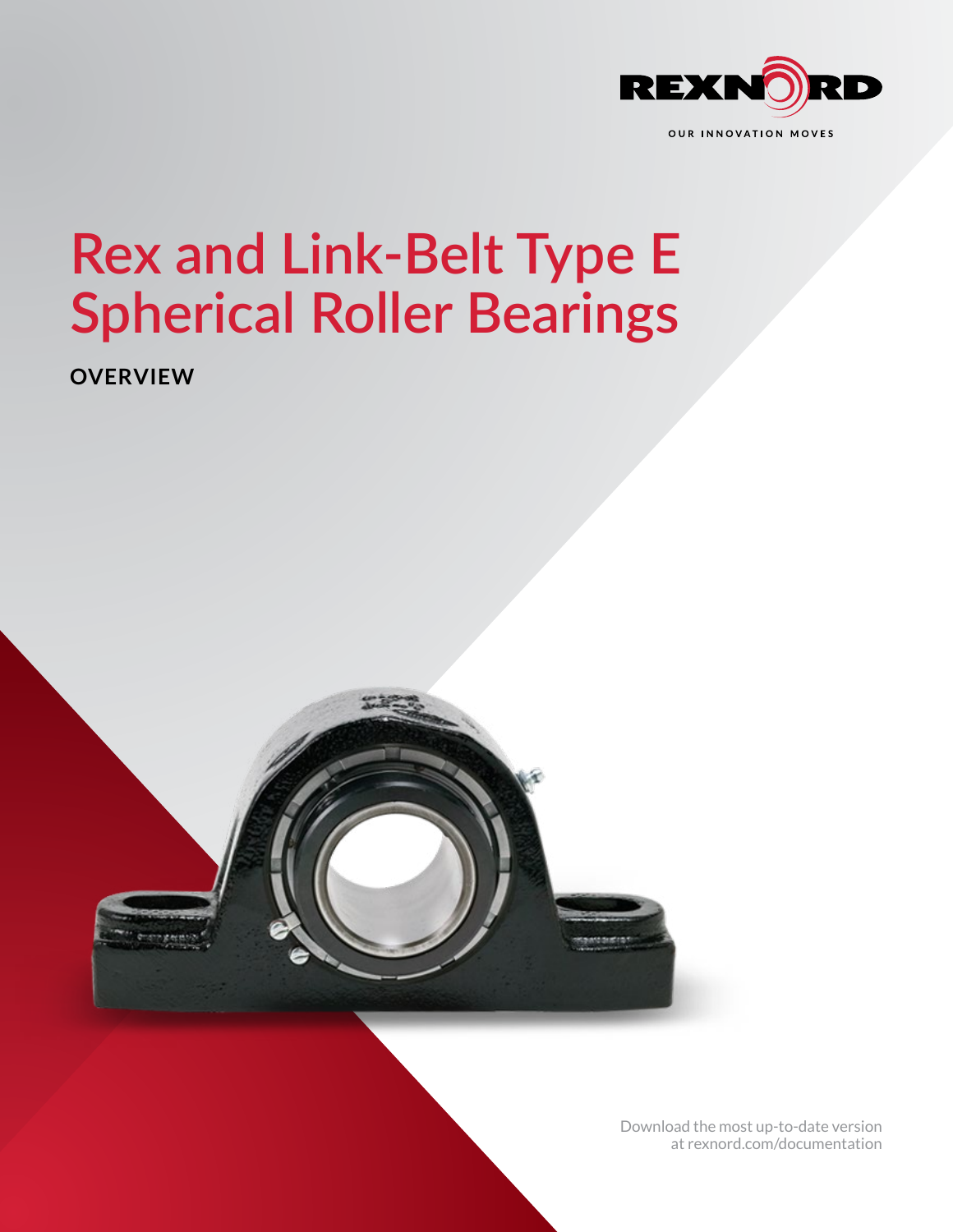# Advancing the Industry

## Rex and Link-Belt **Type E Spherical Roller Bearings**

Since the mid-1970's, Rexnord has served the aggregate industry with its solid-housed Rex® and Link-Belt® Type E Spherical Roller Bearings, in part due to their high load capacity and greater misalignment capabilities than competitive Type E tapered roller bearings.

The aggregate industry has always demanded reliable and affordable equipment, which led to the standardization of Type E tapered roller bearings 75 years ago, due to their low-cost and high thrust load capacity. While some improvements have been made to Type E tapered roller bearings over the years, even more have been made to spherical roller bearings to decrease your downtime and increase production — and Rexnord has led the industry in this effort.

#### **Rex and Link-Belt Type E Roller Bearings provide you with:**

- Shaft sizes from 3/4 to 5 inches
- Multiple mounting options for application customization
- Self-aligning spherical roller bearing, featuring four degrees of total misalignment, allows for installation inaccuracies or shaft deflection, eliminating premature bearing, shaft, structure, pulley and other connected equipment failures
- Adjustable internal clearances for flexibility in your application
- Best-in-class load ratings for longer life
- Interchangeable seals for vast configurability, allowing customers to upgrade their Rex and Link-Belt Type E Spherical Roller Bearings to seals tailored to their specific application by purchasing a seal kit
- Dimensional interchangeability with competitive Type E bearings for ease of use
- Three shaft attachment options: single- and double-locking collar and adapter mount

#### **WHY CHOOSE REX AND LINK-BELT TYPE E SPHERICAL ROLLER BEARINGS?**

#### **Increased misalignment capacity.**

Industry failure data shows **(Figure 1)** the second most common cause of bearing failure is misalignment. One characteristic of Rex and Link-Belt Type E Spherical Roller Bearings that has not changed over the years is that the misalignment capacity is much greater than that of any Type E tapered roller bearing without the added cost of an expensive, swiveling insert cartridge. Increased misalignment capabilities lead to easier installations and longer bearing life.

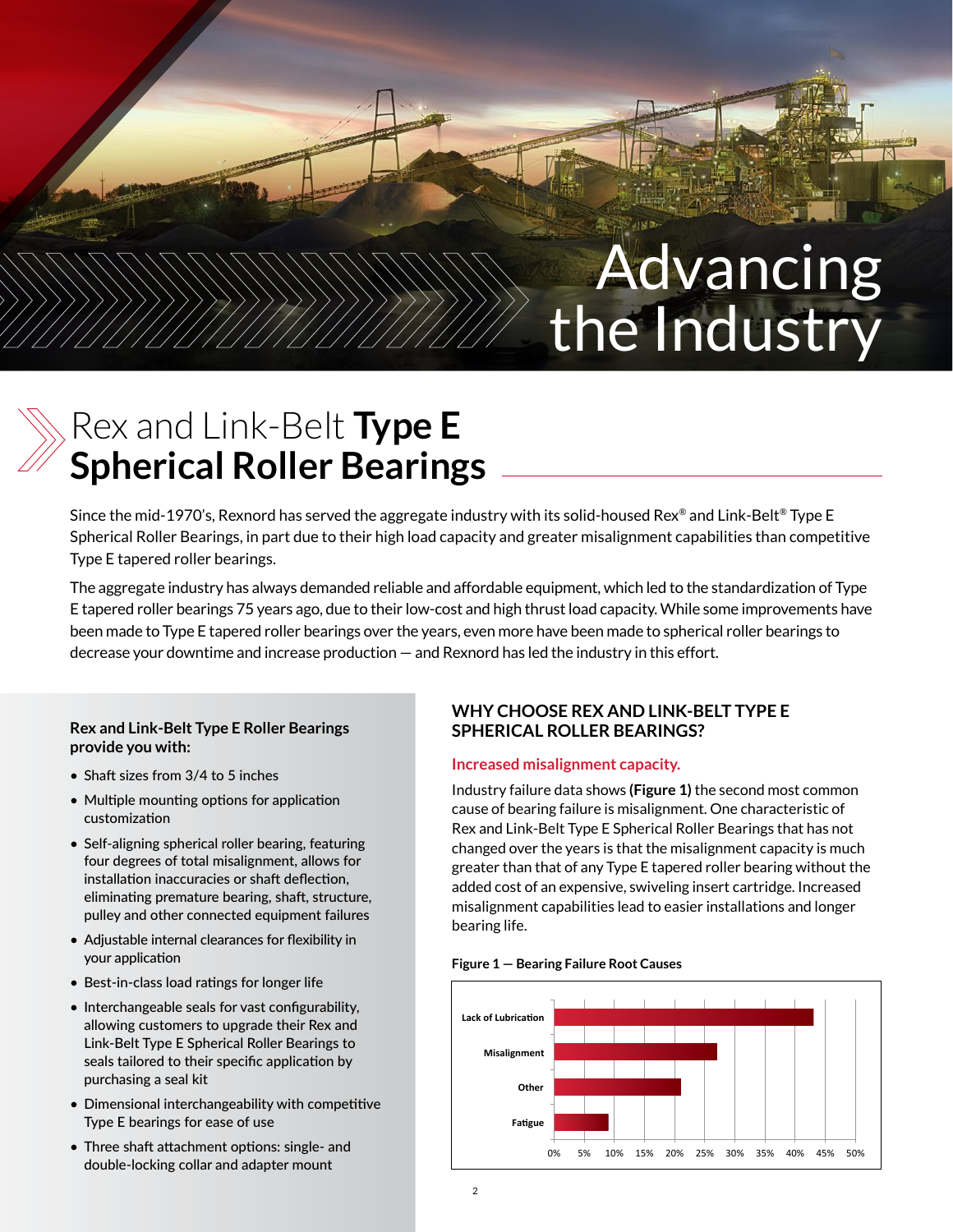#### **Tolerates variation during operation.**

Rex and Link-Belt Type E Spherical Roller Bearings provide higher thrust load and +/- 2 degrees of equivalent misalignment capacity without additional parts or cost like tapered roller bearings, which have no inherent misalignment capacity. To make a Type E tapered roller bearing with the same misalignment capacity as a Rex and Link-Belt Type E Spherical Roller Bearing, the Type E tapered roller bearing insert must be housed in a cartridge with a split-block housing. This significantly increases the cost and complexity of the bearing.

#### **Increased fatigue life.**

Based on tests conducted by The Timken Company1 and Rexnord, competitive Type E tapered roller bearings that are misaligned by .003 inches per inch, or by about 0.2 inches in a 5-foot conveyor pulley assembly, will fail at roughly 40 percent of their expected fatigue life. The damage to the bearing surfaces due to geometric stress concentrations, shown in **Figure 2** and **Figure 3**, will cause noise, vibration and elevated temperatures, potentially leading to smoke and damaging other components. In the 5-foot pulley scenario, Rex and Link-Belt Type E Spherical Roller Bearings would be able to handle static and dynamic misalignment up to 2 inches during operation without any loss of fatigue life.

#### **Higher thrust capacity.**

Type E tapered roller bearings were historically selected for severe applications due to their thrust capacity. However, as Rexnord and other Type E bearing manufacturer catalog data shows **(Figure 4)**, the Rex and Link-Belt Spherical Roller Bearings' calculated thrust rating exceeds that of Type E tapered roller bearings as a result of their unique geometry and shaft attachment options. Higher thrust ratings mean that Rex and Link-Belt Type E Spherical Roller Bearings can handle more rugged loads and will ultimately last longer than tapered Type E bearings under the same conditions.

#### **Figure 4 — Calculated Thrust Load Comparison2**



1"TECHNICAL PAPER: COMPARISON OF DIN 281 BEARING FATIGUE LIFE PREDICTIONS WITH TEST DATA", The Timken Company, Michael Kotzalas and Gerald Fox, 2008.

2Based on Rexnord and other Type E bearing manufacturer catalog data.

#### **Figure 2 — Inner ring**



Geometric stress concentration damage

#### **Figure 3 — Roller**



Geometric stress concentration damage

### **A BIG ADVANTAGE**

#### **Gravel Guard Seal**

**This triple contact seal extends bearing life in dirty applications, to help reduce downtime and increase production. With a metal guard ideal for the aggregates industry, it protects the seal lips from abrasion and damage. Three heavy lips protect against abrasive sand, gravel, dust and moisture.**



Assembled in America with domestic and global compoonents.